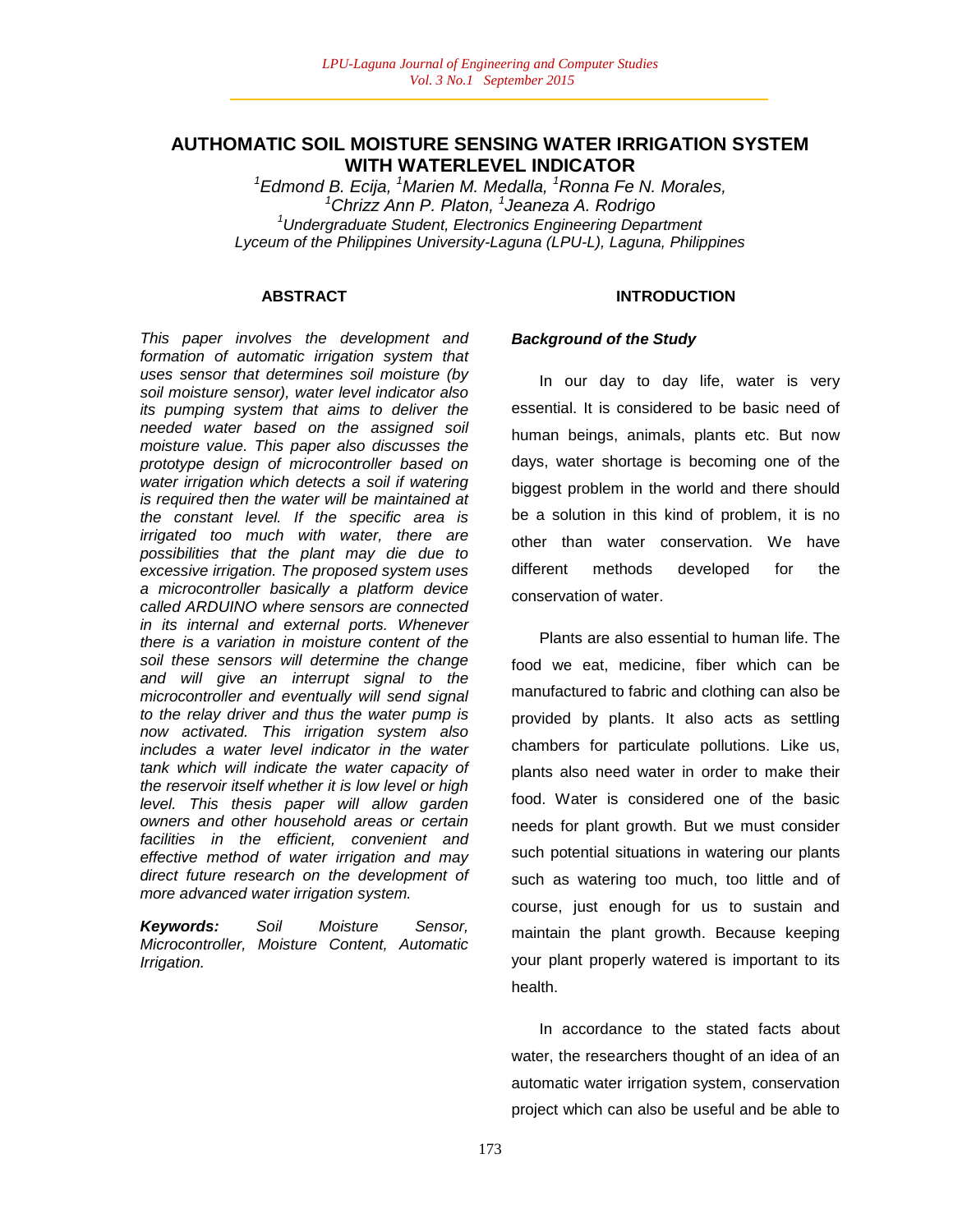contribute to the environment. This project design study to focus on soil condition of a certain grass/plantation area and determine when the plants need to acquire adequate water.

Soil moisture is an important parameter in monitoring of plant growth. Since soil moisture determines the amount of liquid or water content of the soil, the researchers will develop a device that will determine the moisture level of the soil that will trigger a water irrigation system to release and gives sufficient water for the plants to reach their full growth.

#### *Statement of the Problem*

Manual irrigation system is simple and cheap but is more labor intensive and wastes water. As water is brought into the system manually, this requires high labor input, moreover it is important to check the systems regularly to improve the production and avoid water loss on the plantation. Due to water costs and increasing water demands, gardeners need to be concerned about conservation.

#### *Objectives of the Study*

The main objective is to develop an automated irrigation system by implementing a controlled technique to meet soil moisture requirement that will contribute to water conservation and minimize the labor in the field of gardening.

Specifically, the study aims to:

- 1. Develop a program using a microcontroller that will process the data from the sensor and control the whole irrigation system;
- 2. Identify the suitable amount of water to be delivered that will assist in maintaining the level of soil moisture monitor the level of water tank which stores the water that will aid in the irrigation system; and,
- 3. Test the effect of varying moisture content of the soil to the plants with the following indications, at lower than optimized level, at optimized level, and at higher than optimized level.

#### *Scope and Limitation*

The project focused solely in constructing a water irrigation system with a device that will determine the moisture condition of the soil and will trigger the water irrigation system to operate. The drip hose will automatically release adequate amount of water if the moisture sensor detects that the soil is already dry and lacks water.

The project can automatically determine if the soil-moisture is below the minimum allowable limit, ensures plants are not affected by moisture stress at critical growing times, decreases human intervention, will be using a microcontroller to control the right amount of water to release based on the moisture content of the soil, uses a solar panel as the power source of the system**,** can simply determine the water level condition of the water tank by water level indicator.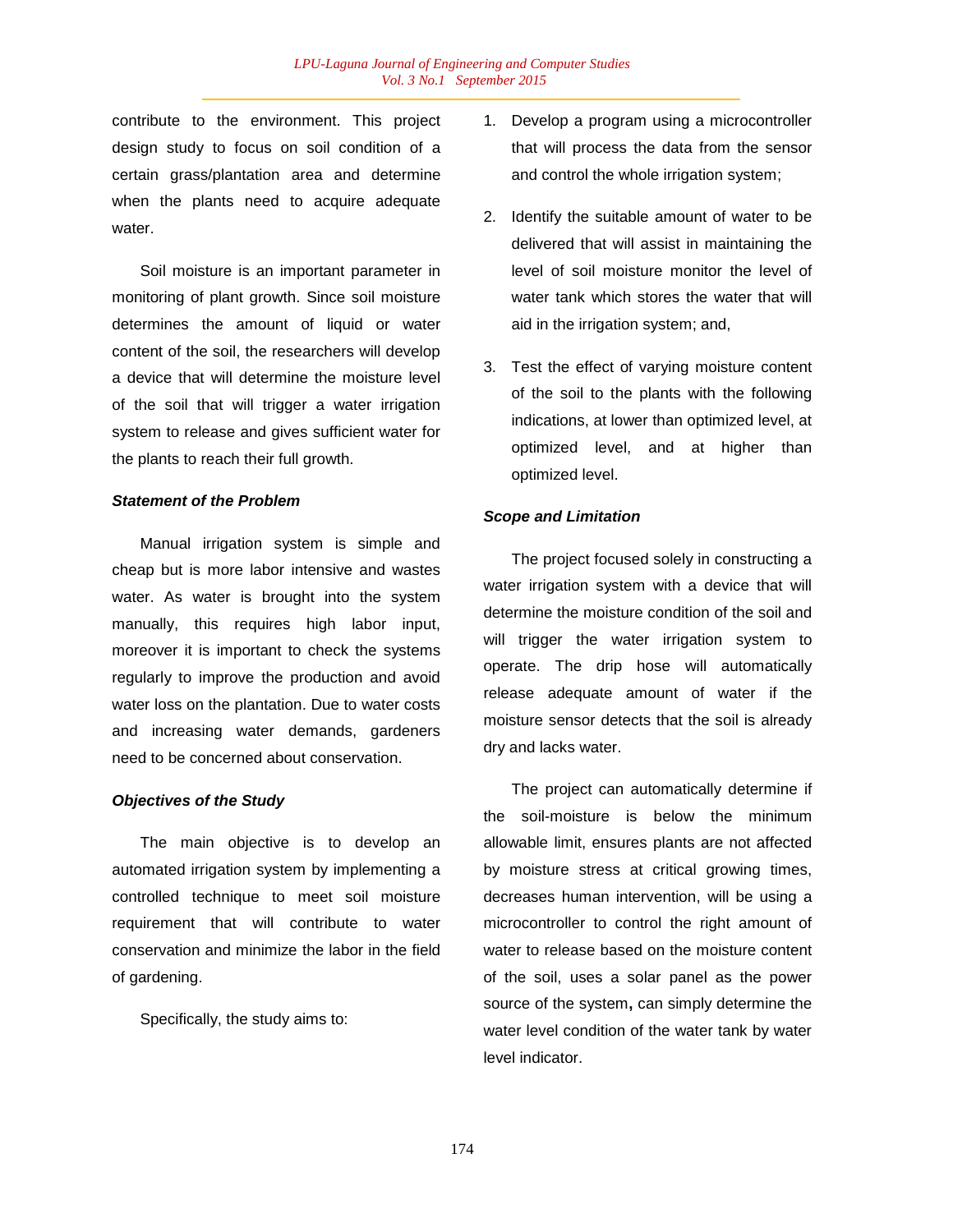The project is limited to be used for small area garden design, focuses primarily on soilmoisture content as the basis for the irrigation system, no other sensor will be implemented, maintenance of the system still requires human intervention to keep irrigation on course, sensitive to weather condition which may interrupt the effectiveness of the soil moisture sensor, manual refill of the water tank to store and establish adequate amount of water enough for irrigation also study will not cover about Fluid Mechanics.

### **METHODOLOGY**

# *2.1a Arduino Uno Microcontroller (short description)*

The Arduino Uno is a microcontroller board based on the ATmega328. It has 14 digital input/output pins (of which 6 can be used as PWM outputs), 6 analog inputs, a 16 MHz ceramic resonator, a USB connection, a power jack, an ICSP header, and a reset button. It contains everything needed to support the microcontroller; simply connect it to a computer with a USB cable or power it with a AC-to-DC adapter or battery to get started. "Uno" means one in Italian and is named to mark the upcoming release of Arduino 1.0. The Uno and version 1.0 will be the reference versions of Arduino, moving forward. The Uno is the latest in a series of USB Arduino boards, and the reference model for the Arduino platform [1]

### **2.2. Block Diagram**



# **Figure 2.1 Block Diagram of Automatic Irrigation System**

Figure 2.1 is the block diagram of the Automatic Irrigation System. In here, the power source provided by the Solar panel is being stored in a 12 V battery, and then it is converted to DC –to-AC by the inverter. The value of the conditions for soil moisture (if it is Wet, Dry and Soggy Wet), is encoded in the MCU which is a platform device called Arduino Uno. When the soil moisture sensor detects the conditions of the soil, the MCU will power up the water pump and delivers the right amount of water to the plants. It also has RTC (Real Time Clock) that is responsible for the scheduling process of the irrigation system. For the water source, there is a water level indicator installed and indicates if the water is in high or already in low level.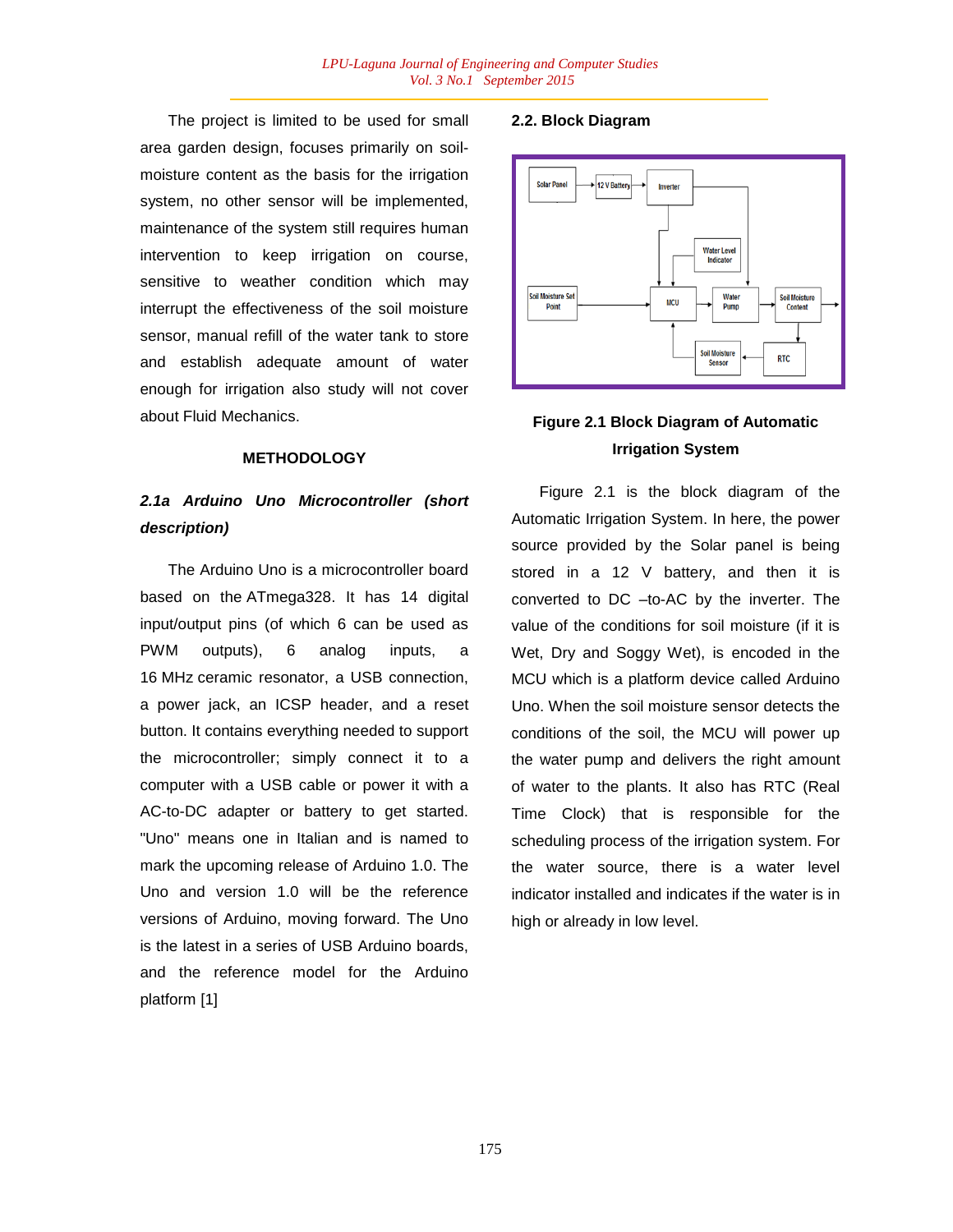## **2.3. System Flowchart**



### **Figure 2.2** *System Flowchart*

Figure 2.2 illustrates the flowchart of the automatic irrigation system. As the Arduino detects the soil condition of the soil given its designated ranges, it will send an interrupt signal to the relay drivers to switch On/OFF the water pump and deliver the water to the plants. The water level indicator is also programmed in the microcontroller where it will detect if it is in low level or high level condition.

# **RESULTS AND DISCUSSIONS**

## *Project Design*



## **Figure 3.1 The Prototype**

### *Project Description*

The project composes of Arduino Board, Driver Module, Relay Module, Real Time Clock Module, Hygrometer (Soil Moisture Sensor), Water Level Sensor and Power Supply.

The plantation area has 3 plots with dimension of 10m x 1m. Each plot has individual drip hose and water valve which delivers water to the plants once the hygrometer detects the dryness of the soil and triggers the relay. The hygrometer is located at the center of the single plot and is able to sense the soil moisture level of that whole single plot.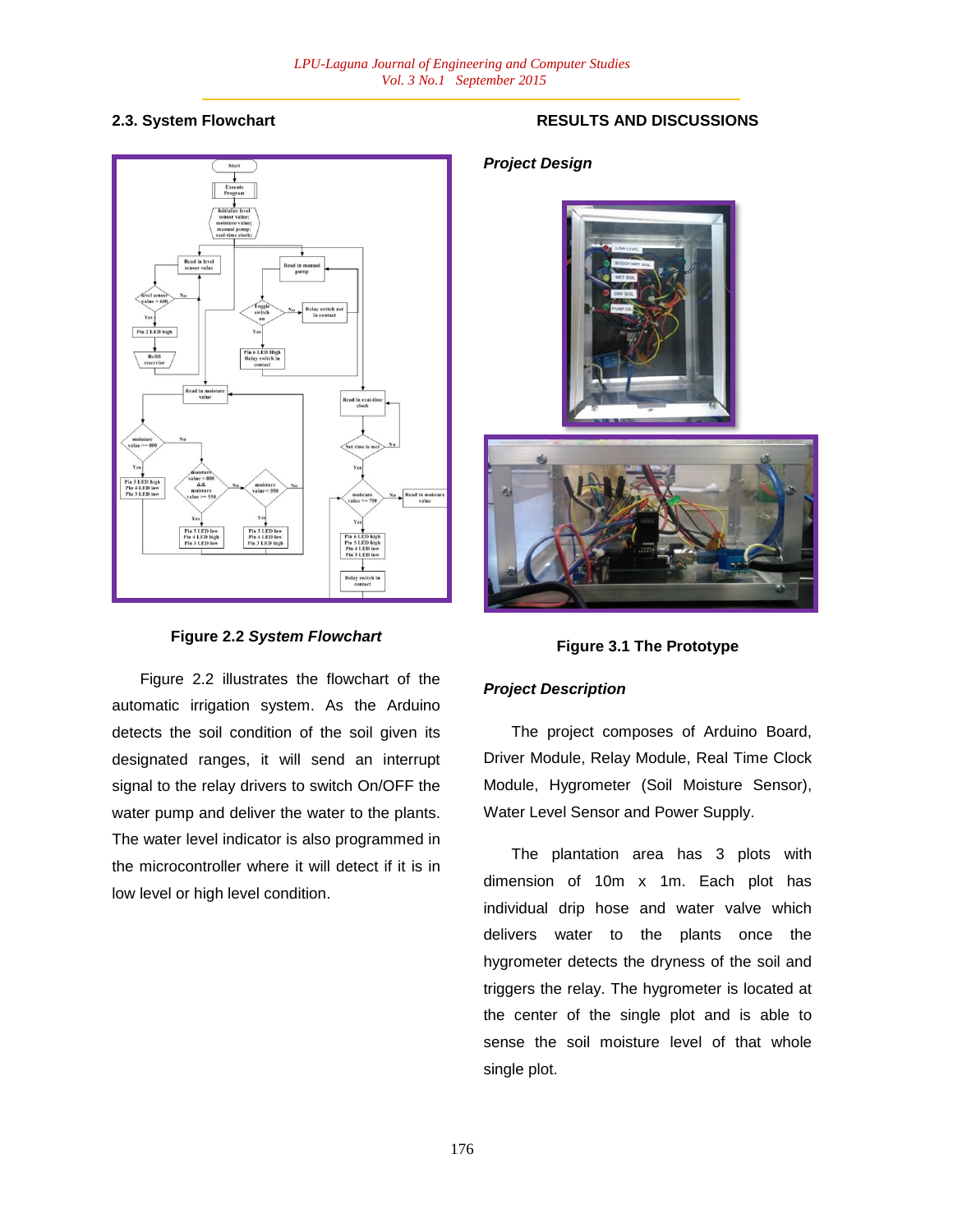The system uses a single channel relay driver. This relay driver serves as the automatic switch of the system to trigger or turns On and Off the water pump which is connected to the water valve and drip hose. It will be using Real Time Clock (RTC) that is responsible for turning on and off the water pump based on the given time of schedule. The RTC provides real time function which enables the system to cope up with the actual earth time upon shutting down.

The power supply unit (PSU) is an integrated 10-W, 12Vdc output solar panel and 300-W, 12Vdc input and 220Vac output inverter backed up with a solar battery. The PSU serves as source of the entire system, including the exterior components like water pump and also the Arduino Board

### *Properties of the Project*

The project is most applicable to garden owners where this enhanced irrigation system will help to conveniently utilize their crops without monitoring the soil condition most of the time. If installed and programmed properly, this will also help and can be an important instrument in conservation of water consumption which can reduce the excessive use of water in gardening purposes.

### **Project Capabilities and Functions**

The system is capable of sensing the moisture present in the soil, the level of water in the water tank and supplying water by means of water pump into the soil. The sensors are being controlled by the microcontroller unit which is the arduinouno r3. There are setpoints associated to the system wherein LED indicator will be triggered on and off according to the readings of the soil moisture sensor. The set-point is based on the converted digital inputs that are processed by the microcontroller unit.

The system has a timing system by the use of the real-time clock module. Once it meets the right time and when the moisture of soil is low, it will trigger the relay switch that will turn on the water pump and the water will be supply to the plant by means of dripping method.

Manual switching of the water pump is also included to the system wherein the user can switch on and switch off the pump without meeting any conditions. Manual switching uses a toggle switch to turn on and off the pump.

### *Tools and Methodologies of the System*

# **Table 1. Soil Moisture Sensor Readings for the Conditions of the Soil**

| <b>Soil Moisture Sensor Readings</b> |               |  |  |  |
|--------------------------------------|---------------|--|--|--|
| <b>Conditions</b>                    | Range         |  |  |  |
| Wet                                  | Less than 550 |  |  |  |
| Soggy                                | 550-800       |  |  |  |
|                                      |               |  |  |  |
| Dry                                  | 800 and up    |  |  |  |
|                                      |               |  |  |  |

Table 1 shows the readings of the soil moisture sensor relative to the conditions of the soil. The soil moisture sensor is responsible for indicating the condition of the soil if it is Wet,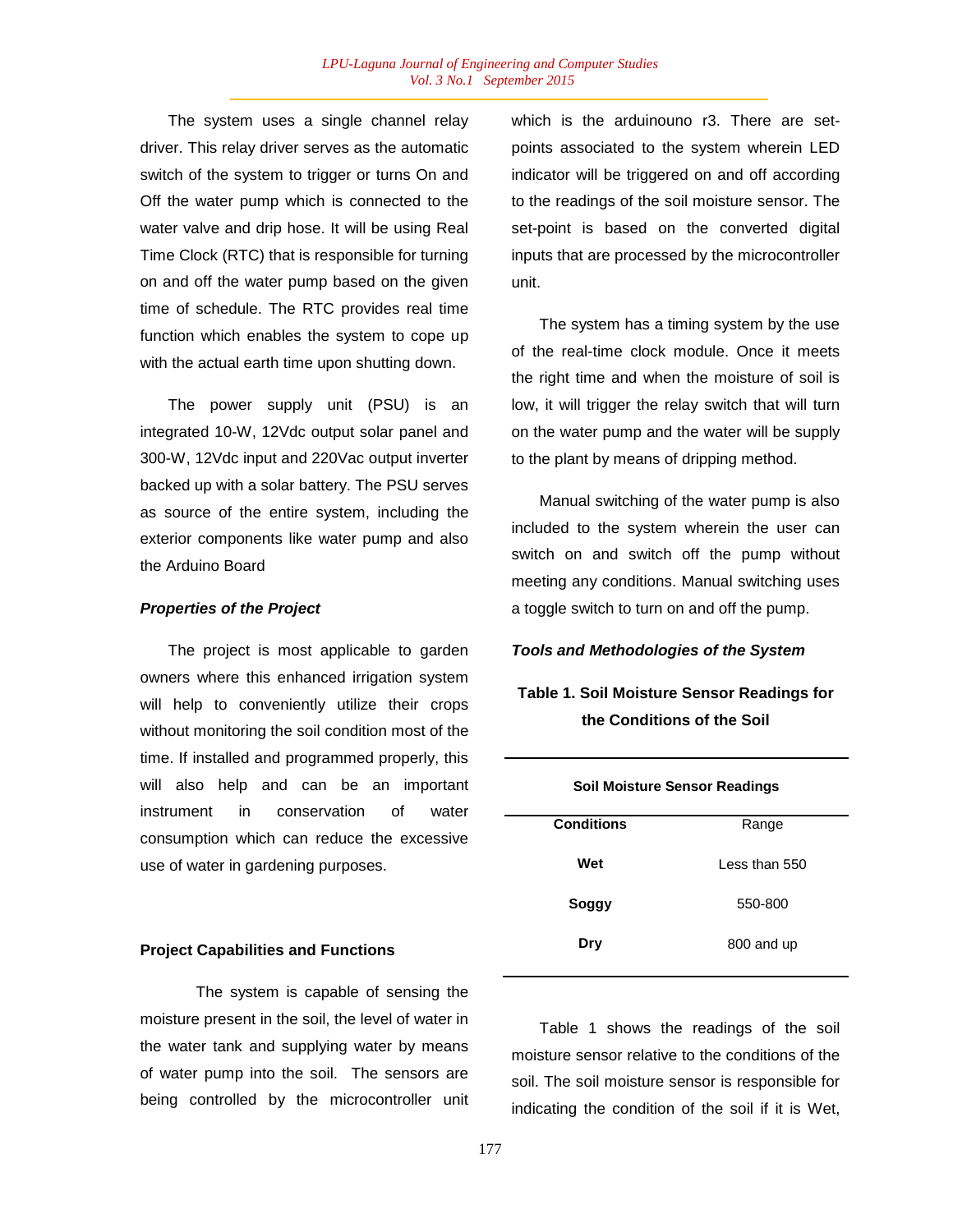Soggy Wet and dry in order to know its water requirement which is programmed in the microcontroller.



**Figure 3.5.1 The soil condition is dry** 



**Figure 3.5.2 The soil condition is wet**



**Figure 3.5.3** *The soil condition is soggy*

| plots (Manual)     |         |         |         |  |  |  |  |
|--------------------|---------|---------|---------|--|--|--|--|
|                    | Trial 1 | Trial 2 | Trial 3 |  |  |  |  |
| <b>Cycles Per</b>  |         |         |         |  |  |  |  |
| Day                | 2       | 2       | 2       |  |  |  |  |
| <b>Maximum</b>     |         |         |         |  |  |  |  |
| <b>Runtime per</b> |         |         |         |  |  |  |  |
| Cycle              | 5       | 10      | 15      |  |  |  |  |
| (min/plot)         |         |         |         |  |  |  |  |
| Maximum            |         |         |         |  |  |  |  |
| <b>Runtime per</b> |         |         |         |  |  |  |  |
| Day                | 10      | 20      | 30      |  |  |  |  |
| (min/plot)         |         |         |         |  |  |  |  |
| Amount of          |         |         |         |  |  |  |  |
| Water              |         |         |         |  |  |  |  |
| Released           | 4.25    | 8.5     | 12.75   |  |  |  |  |
| (liters/plot)      |         |         |         |  |  |  |  |

|                                                             | Trial<br>1 | Trial<br>2 | Trial<br>3 | <b>Trial</b><br>4 | Trial 5 |
|-------------------------------------------------------------|------------|------------|------------|-------------------|---------|
| <b>Cycles Per</b><br>Day<br><b>Maximum</b>                  | 1          | 1          | 1          | 1                 |         |
| <b>Runtime per</b><br>Cycle<br>(min/plot)<br><b>Maximum</b> | 6.116      | 7.467      | 7.2        | 6.067             | 7.517   |
| <b>Runtime per</b><br>Day<br>(min/plot)                     | 6.116      | 7.467      | 7.2        | 6.067             | 7.517   |
| Amount of<br>Water<br>Released<br>(liters/plot)             | 5.199      | 6.347      | 6.120      | 5.157             | 6.389   |

**Table 3.Scheduling Irrigation for 3 plots**

Table 2 and 3 shows the daily runtime period and amount of water released every cycle of irrigation. It determines the condition of the soil moisture level depending on the time it takes to irrigate the whole plot. During each trial, the proponents were able to test the runtime period of each cycle of each condition of the soil moisture. According to the table shown above, the initial condition of the soil moisture in every trial is below optimized level, meaning, the soil is dry. After several minutes, the soil moisture varies and obtains the three conditions of the soil moisture after irrigation which is below optimized level, at optimized level, and above optimized level.

#### **CONCLUSION**

The development of our project which is the Automatic Soil moisture Sensing Water Irrigation System with water level indicator is the device that will provide the needed water when the soil moisture sensor detects if the soil is dry.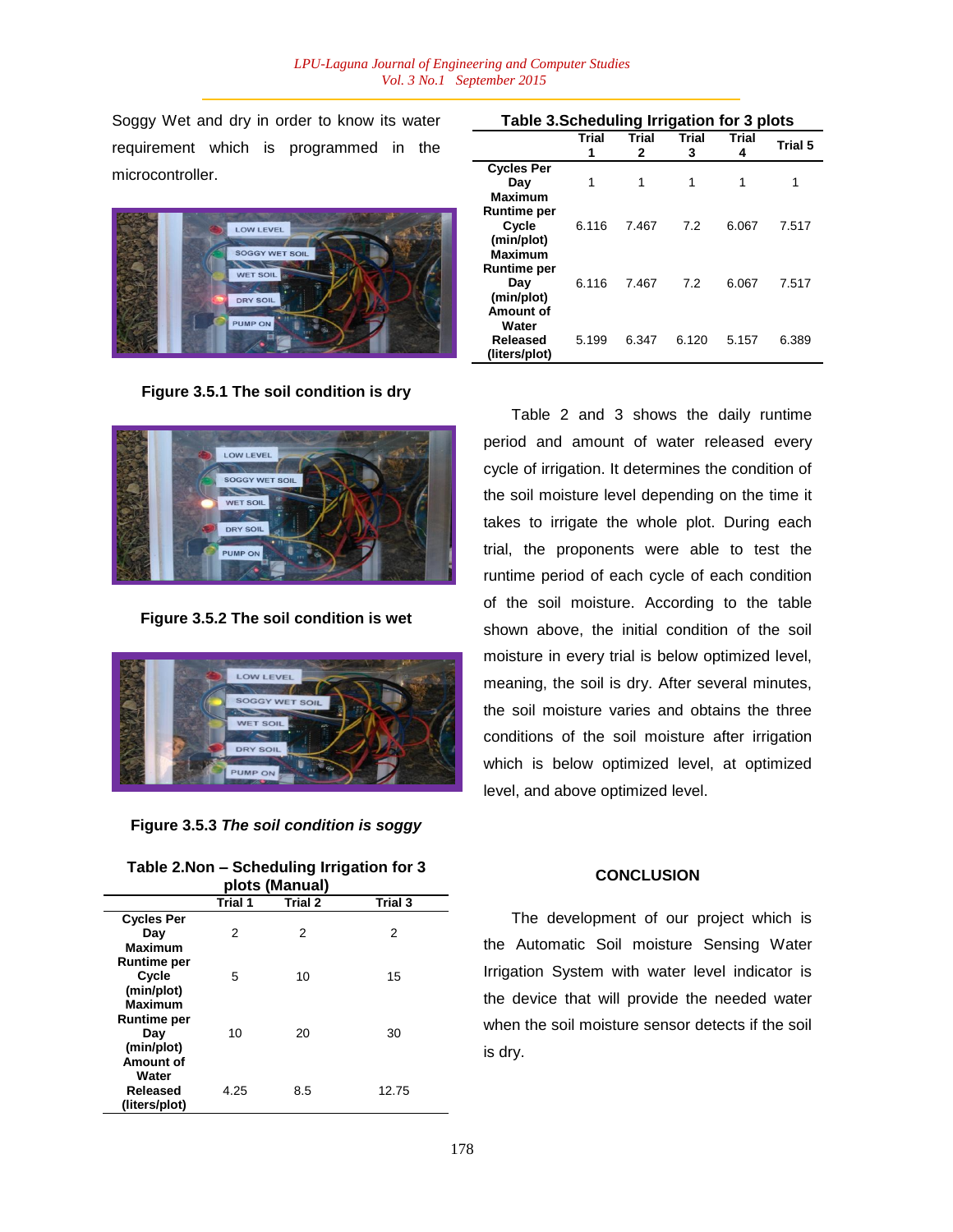The development of program is obtained to operate the automatic irrigation system, given the scheduling process that is provided by the RTC, the amount of suitable water(based on range of its soil moisture) needed to deliver for the plants is being controlled so there is no excess water , which mainly contributes to conservation of water.

### **RECOMMENDATION**

Based on the gathered results and obtained data, the following recommendations were drawn: The researchers recommend that this research may be used as reference for further development of new methods and devices for watering and protection system of the plantation, such as : adding a CCTV camera to monitor the daily watering of plants and animal disturbances, adding a light post within the vicinity or corners of the plantation area, adding and mixing of fertilizer to water which may flow in every plot that can help the plants grow faster and lastly ,it can expanding the system and study the implementation of the system in a large scale plantation.

### **REFERENCES**

[1] [Online].

Available:http://earthobservatory.nasa.gov/ Features/WeighingWater/ [Accessed: July, 2014].

[2] [Online].

Available:http://water.usgs.gov/edu/irquickl ook.html [Accessed: July,2014]

[3] [Online].

Available:http://arduino.cc/en/Main/Arduino BoardUno [Accessed: August, 2014].

[4] [Online].

Available:www.gardenguides.com/123999 characteristics-loam.html [Accessed: September,2014]

- [5] [Online] Available:http://www.pavesearch.com/irriga tion\_system\_types.htm [Accessed: March,2015]
- [6] R. Hofstedt, " Water Treatment methods", *International Journal of Scientific and technology research* ,2011, Volume 6, Issue 11
- [7] R. Helmer, "Water sensor feedback control system for surface irrigation", *American Society of cultural engineers*,1997, Volume 5, pp 27-29.
- [8] R. Gunturi," Micro-controller based automatic plant irrigation system", *International journal of advancements in research and technology*,2013, Volume 2, issue 4.
- [9] M. Yildirim , " An Automated Drip Irrigation System Based on Soil Electrical Conductivity", *Journal of Computer Sciences and Applications,*2013, Volume 94 , Issue 4, pp 343-349.